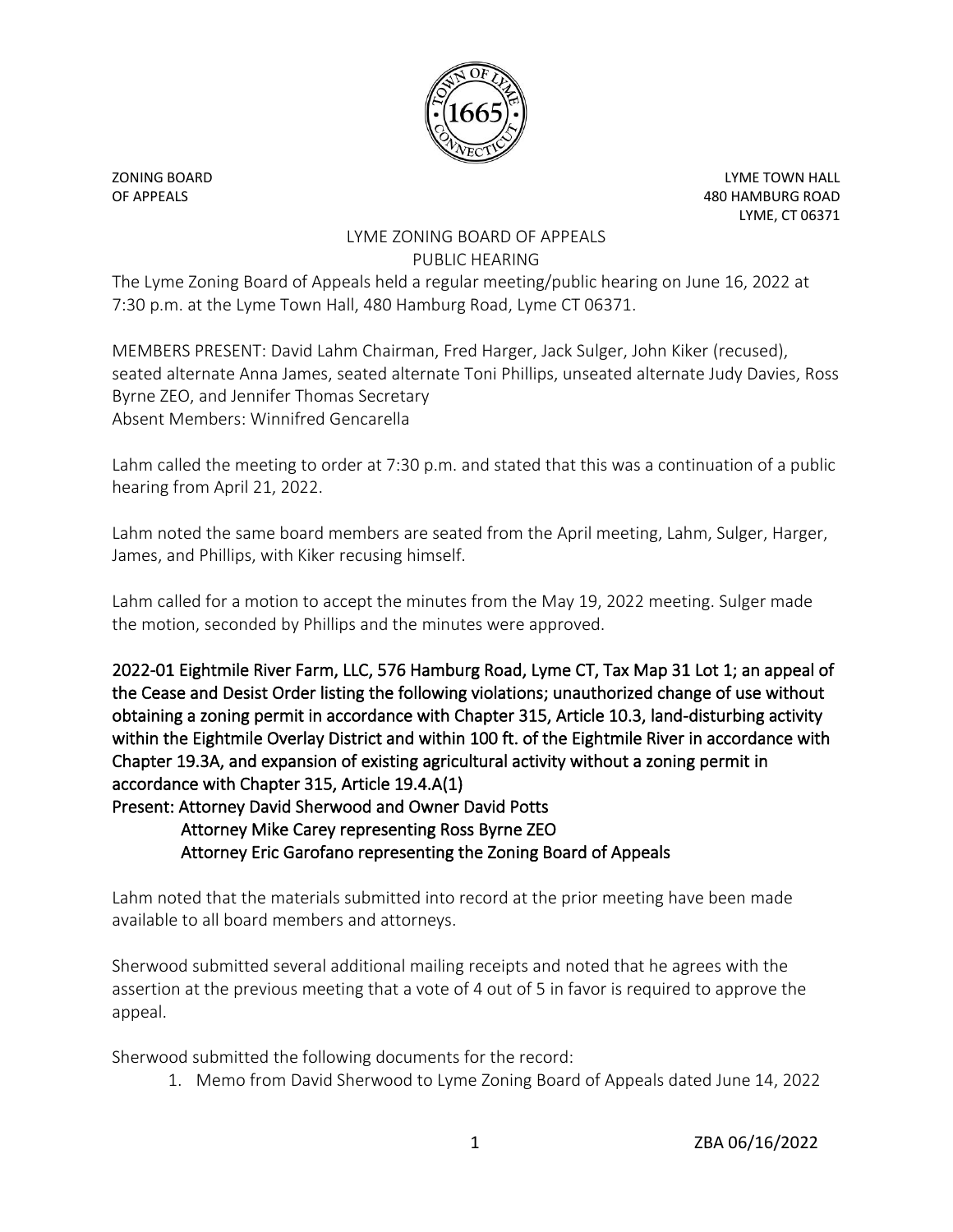- 2. Certified minutes of the June 29, 2001 meeting of the Lyme Planning and Zoning Commission
- 3. Map entitled Connecticut Inland Wetlands Soils Lyme, Connecticut dated October 2009
- 4. Map entitled Lyme Connecticut Wetlands Soils Map dated June 29, 2001
- 5. Map entitled Property Survey Map for Eightmile River Farms LLC dated May 9, 2022

Sherwood stated that at the previous meeting it was noted by an abutting neighbor, Gahagan, that the area in question is very wet and that this is supported by the documents submitted for the record. He stated that Section 315 Article 19.2 of the Lyme Zoning Regulations exempts wetlands as part of the Eightmile Overlay District. He reviewed that a soil scientist has confirmed the delineation of soils as referenced on a survey map dated May 9, 2022. Sherwood asserts that because the regulation states that "The district does not encompass wetlands or vernal pools, or Hamburg Cove….," this regulation does not apply to the area where the cutting has occurred, which is within the flagged wetlands area.

Lahm questioned whether the reading of the regulation was as intended, noting that if you remove wetlands from the district, it would leave out approximately 90-95% of the water's edge. Sherwood argued that the regulation is not ambiguous and it must mean what is says. Lahm argued that writing regulations for an overlay district only to remove 90% of the area does not make sense. He stated that the writers' may have meant to clarify that the buffer would extend 50 or 100 feet from the river or stream, but not include any wetlands outside of that area.

Sherwood stated that he believes the Cease and Desist Order should be revoked and if the Planning and Zoning Commission would like to amend their regulations, they are free to do that in the future. Sherwood also argued that the Planning & Zoning Commission cannot circumvent the decision of the Inland Wetlands and Watercourses Agency, which made a jurisdictional ruling that the activity was agricultural and therefore did not require a permit.

Byrne stated that he interpreted the word "encompass" in the regulation to mean surround, as in the district area follows the streambank, and does not surround all of the wetlands outside of the 100-foot buffer.

Phillips asked Potts what he plans to do with the cleared land and Potts responded that he plans on utilizing the land for agricultural activities.

Carey stated that the appeal comes down to a statutory interpretation. While he agrees with Attorney Sherwood that the writing is not ambiguous, he does not agree with Sherwood's interpretation of the regulation. He believes a literal interpretation of the regulation would lead to absurd results.

Carey submitted the following documents for the record:

- 1. Letter from Attorney Michael Zizka to Patricia Young, Program Director of the Eightmile River Wild and Scenic Coordinating Committee and the Lyme Land Conservation Trust dated March 12, 2020
- 2. Eightmile River Watershed Management Plan dated December 8, 2005
- 3. Portion of the Salem Connecticut Zoning Regulations, revised July 15, 2021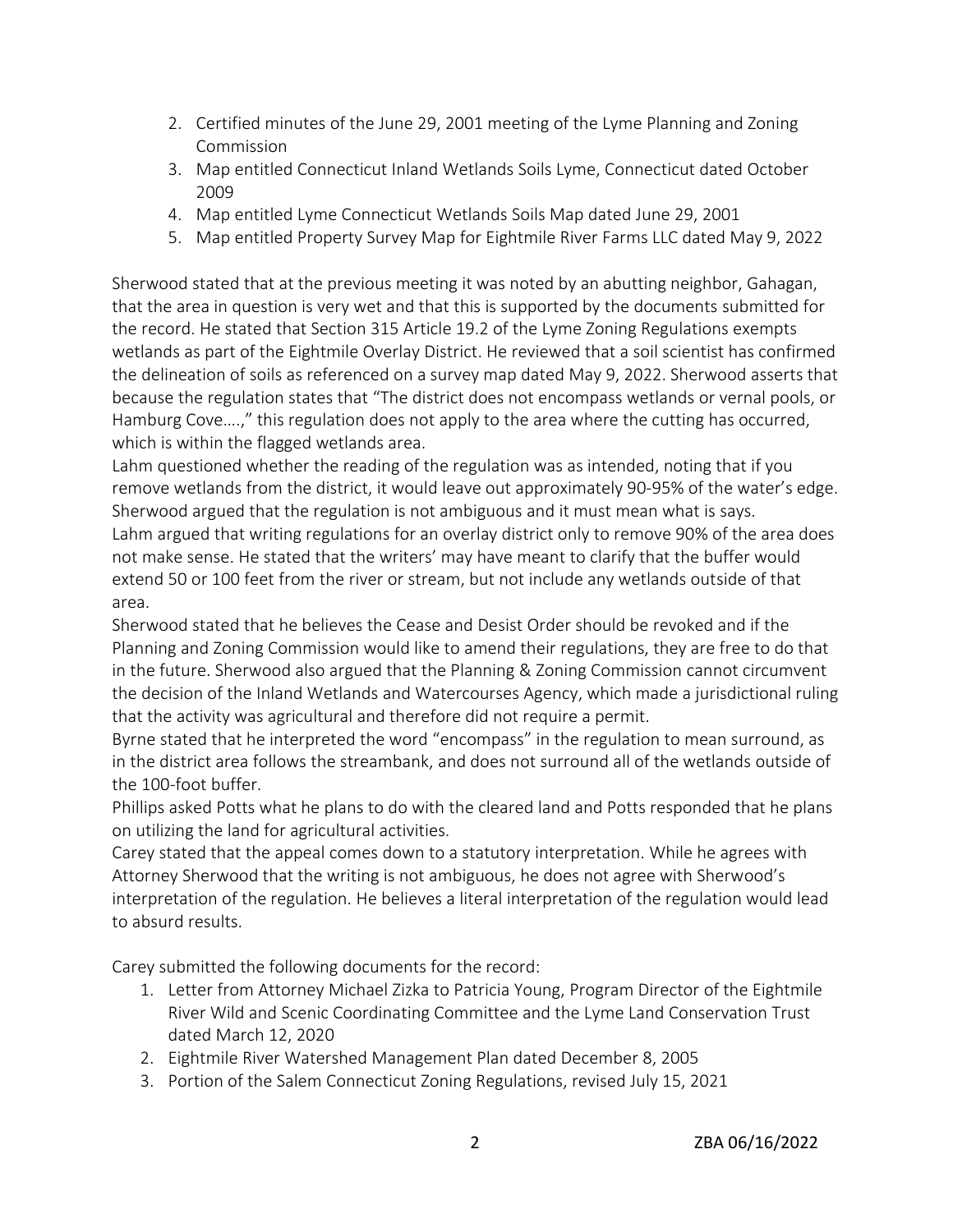Carey pointed out that Attorney Zizka, a CT Land Use Attorney, made several points in his letter, including that the federal legislature provides for a 50- or 100-foot setback and does not exempt wetlands. Zizka also outlines that overlapping authority with the Inland Wetlands Agency is necessary because the different commissions are focused on different elements of protecting the environment.

Carey also reviewed the regulations from Salem Connecticut, which clarify the wetlands issue further. In the Eightmile River Watershed Management Plan, Carey points to several pages that support the claim that while Inland Wetlands Agency oversees some of the concerns of the Overlay Regulations, the Overlay Regulations fill in some of the gaps in regulation. He believes the intention to provide a continuous buffer along the Eightmile River is clear within the regulations.

Garofano reminded the board that they should ask any questions of the ZEO during the public hearing portion of the meeting and declare any personal knowledge of the property. Lahm stated that he has walked the property during a site visit and will use this personal knowledge of the property to form his opinion.

Lahm called for any public comment.

Anthony Irving, Eightmile River Wild & Scenic Coordinating Committee Chair, said that he would like to reinforce that the interpretation by Carey of the intent of the regulation is correct, stating that he was on the committee when the management plan was created. They intent of the regulation was to make it clear to the planning and zoning commission where the buffer began, not to exclude the wetlands from the district.

Sherwood questioned whether Irving has ever served on the planning and zoning commission and Irving stated that he has not.

Byrne stated that when he read the regulations, he used the overly maps to determine where the 50- and 100-foot buffers were.

Byrne introduced the following into the record:

1. Resubmitted the Eightmile River Lyme Watershed Overlay District Map dated February 11, 2008 (previous submission cut off the bottom portion of the map)

2. Lyme Connecticut Wetlands Soils Map dated June 29, 2001 with notations made by Byrne Byrne stated that he was curious how much of the riverbank was considered wetlands, and presented the commission with a map marked to show the wetlands along the edge of the EIghtmile River.

Sherwood pointed to Section 315-2.2 of the Lyme Zoning Regulations where "Fam and Agriculture" are defined, which lists a wide range of activities that are considered agriculture. He also reiterated his assertion that the Planning and Zoning Commission does not have jurisdiction over the matter because the statute expressly exempts agricultural activities. He also stated that the regulation itself clearly exempts wetlands from the district based on the language of the regulation.